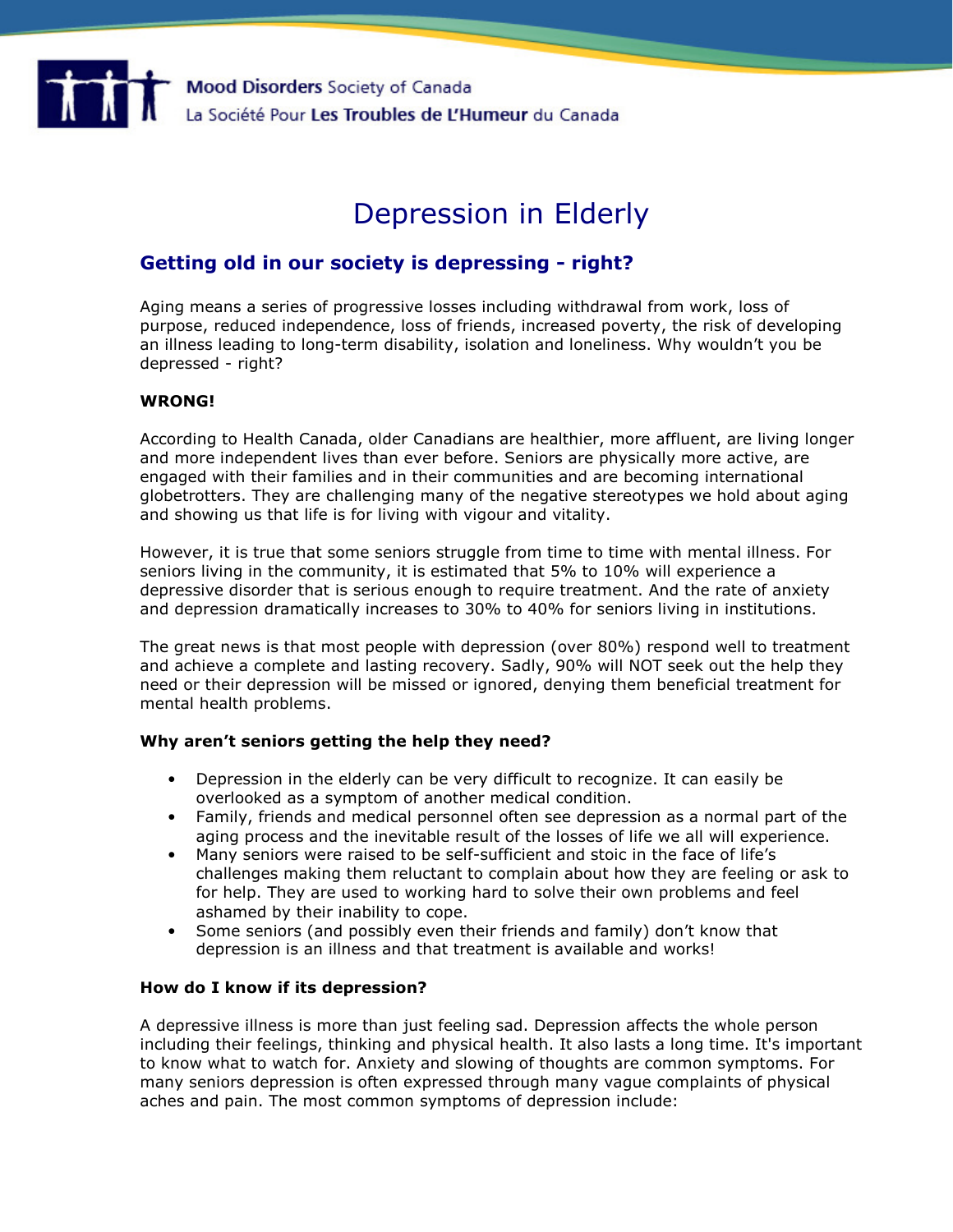## Physical changes

- Changes in appetite with a resultant weight loss or weight gain.
- Sleep disturbances- with trouble falling asleep, staying asleep or sleeping too much.
- Sleep, when it comes, does not restore and refresh. People often report feeling worse in the morning with the mood lifting as the day goes on.
- Decreased energy, with feelings of weakness and physical fatigue.
- Some people experience agitation with restlessness and have a need to move constantly.
- Phantom pains, headaches, muscle aches and pains, with no known physical cause.
- Stomach upsets constipation.

## Changes in thinking

- Thoughts may be confused or slowed down which makes thinking, concentrating or remembering information difficult.
- Decision-making is difficult and often avoided.
- Obsessive ruminations, a sense of impending doom or disaster.
- Preoccupation with perceived failures or personal inadequacies leading to a loss in self-confidence.
- Becoming harshly self-critical and unfairly judgmental.
- In extreme cases, there can be a loss of being in touch with reality, perhaps hearing voices (hallucinations) or having strange ideas (delusions).
- Persistent thoughts of death, suicide or attempts to hurt oneself.

## Changes in feeling

- Loss of interest in activities that were once a source of pleasure.
- Decreased interest in and enjoyment from sex.
- Feelings of worthlessness, hopelessness, and excessive guilt.
- Deadening or an absence of feelings.
- Sense of overwhelming or impending doom.
- Loss of self-esteem.
- Feeling sad, blue and down in the dumps that may be worse in the morning lifting as the day goes on.
- Crying for no apparent reason.
- Irritability, impatience, anger and aggressive feelings.

Changes in behaviour

- Withdrawal from social and leisure activities.
- Failure to make important decisions.
- Neglecting duties such as housework, gardening, paying bills.
- Decrease in physical activity and exercise.
- Reduced self-care such as personal grooming, eating.
- Increased use of alcohol or drugs (prescription and non-prescription).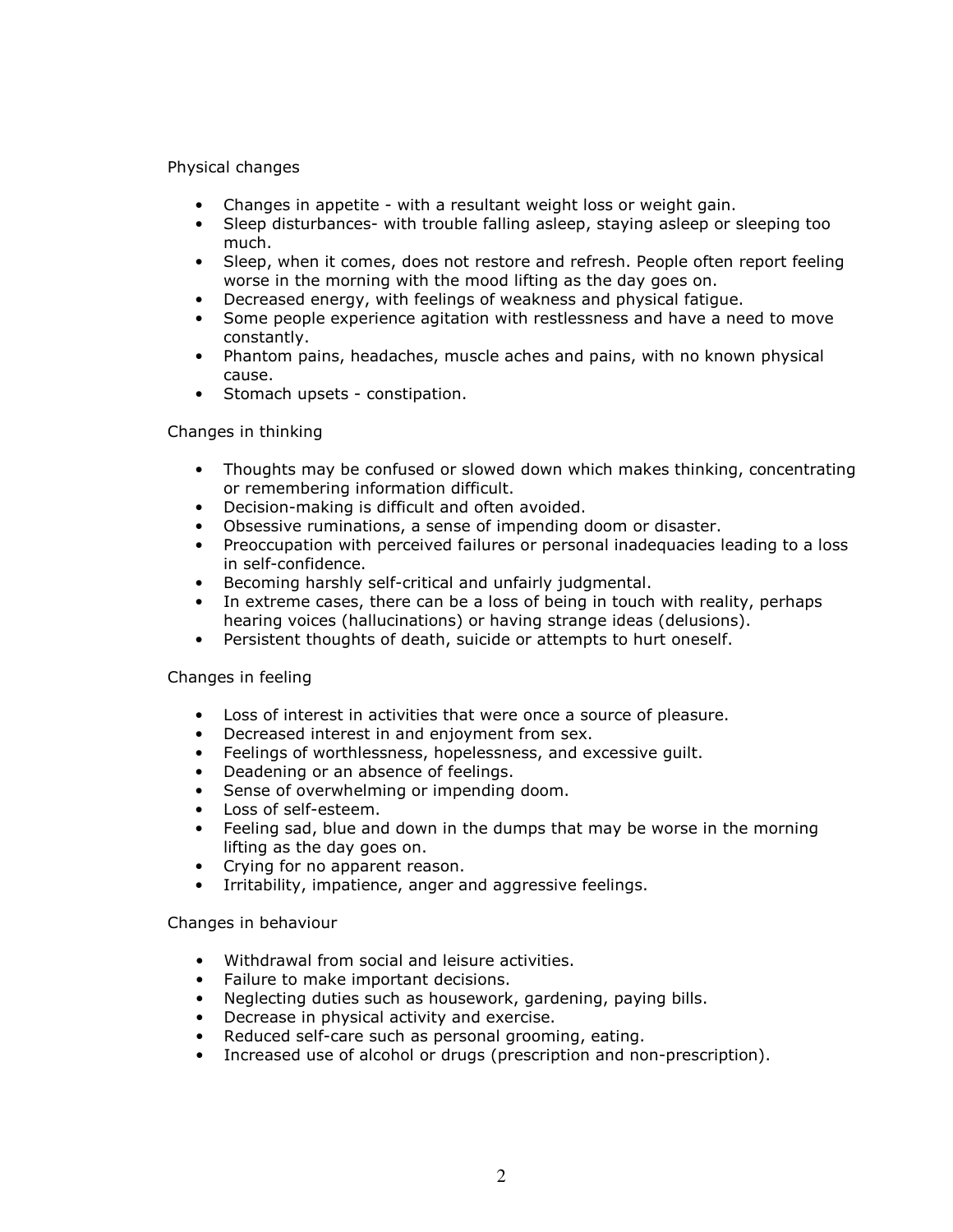# Why is it important to treat depression in the elderly?

- Depression throws a dark cloud over our emotional well-being, draining away pleasure and robbing people of hope. Depression can lead seniors to further isolation and despair.
- Depression tends to last much longer in the elderly and can result in unnecessary or premature placement in institutional care.
- If depression is not managed, it can compromise the treatment of other conditions and can increase the risk of prolonged disability or early death.
- Untreated depression can also leave seniors more vulnerable to developing other serious health conditions such as heart disease, infections and immune disorders.
- Depression can make people feel angry, irritable and anxious. This can rob families of the pleasure of their loved one's company and place an additional burden on care providers.
- The risk of suicide in elderly is high and it is particularly high for depressed elderly men.

## What factors can increase the risk of depression in the elderly?

- The presence of other illnesses which compromises your ability to get around and be independent.
- Some medications or the interaction between medications are associated with depression.
- Living with chronic or severe pain.
- Living alone without a supportive network of friends and family.
- The recent death of a loved one.
- Fear of death.
- A previous history of depression.
- A family history of major depressive disorder.
- A past history of suicide attempt(s).

## Illness increases the risk of depression

There are a number of medical conditions that are associated with depression in the elderly. Some are:

- Heart problems including having a stroke
- Low thyroid activity
- A lack of vitamin B12 or folic acid
- Low blood pressure
- Rheumatoid arthritis
- Cancer
- Diabetes

Many commonly prescribed medications are associated with depression or making depression worse such as:

- Blood pressure medications
- Beta-blockers
- Steroids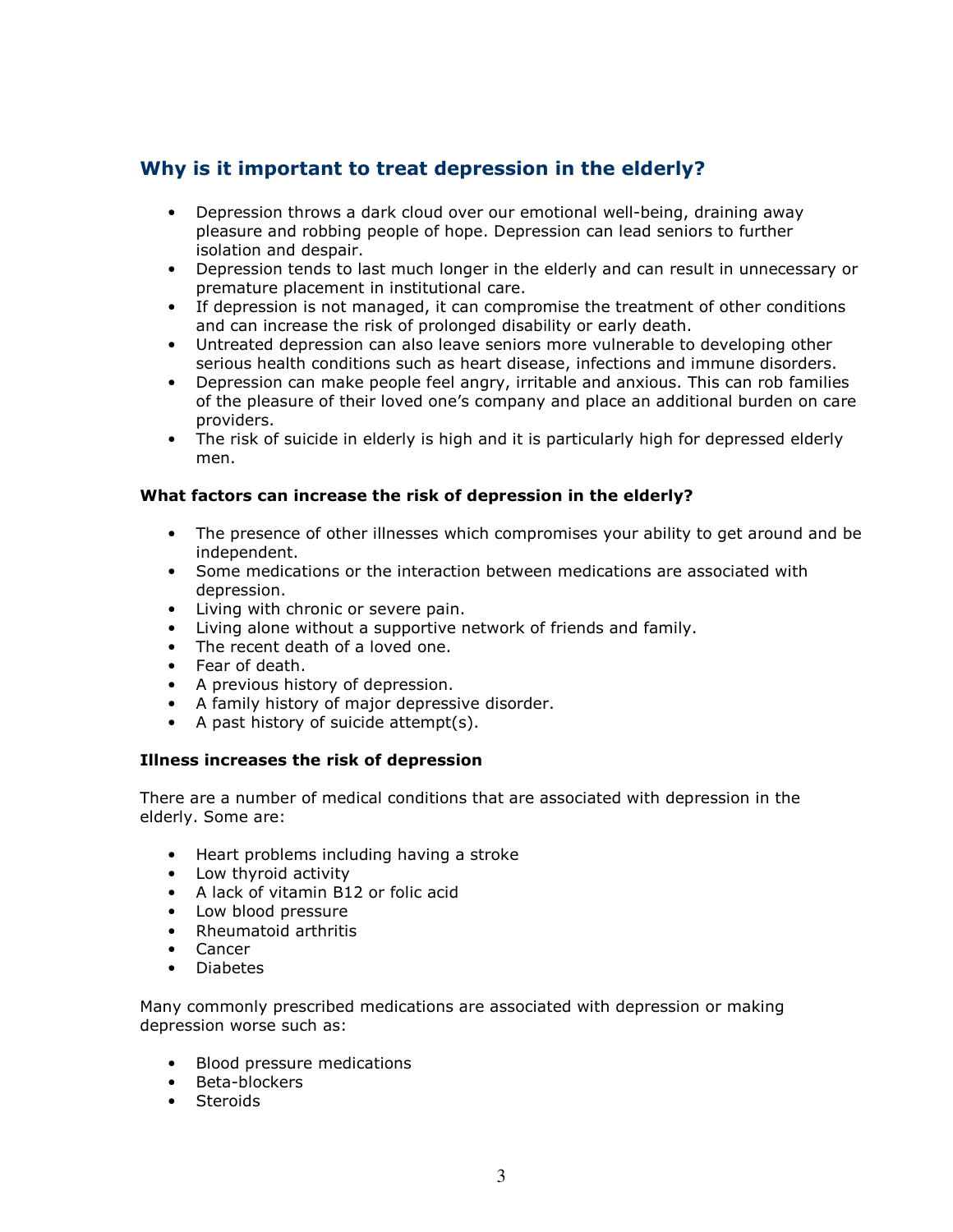- Digoxins
- Sedatives

If you are being treated with any of these medications, it is important to talk with your doctor to rule out their use as the cause of your depression. Don't stop your medications without advice as a sudden discontinuation can have serious health consequences when your body struggles to adjust.

## Medication

Usually relief is felt within a few weeks of starting medications, however it can take longer for older people to feel better. Sleep and appetite are usually the first to improve. Don't expect a complete recovery right away. It usually takes about ten to twelve weeks to lift out of depression. Often those close to you who will see an improvement in your mood before you begin to feel it.

## Build social supports

The paradox of depression is that at a time when you most need to draw people close - you may want to avoid contact with others. However, most people find that the support of family and friends, participation in a self-help group or talking with a professional counselor can be very helpful in overcoming depression.

Dealing with social isolation is an important part of healing and can help prevent further episodes of illness. Lots of studies show us that being part of a supportive family, being part of a religious group or being active in your community is an important part of health, wellbeing and improved quality of life. Consider joining a support group for depression as part of your recovery.

## Talk therapy

Psychotherapy can be very helpful in dealing with losses, solving challenging problems or dealing with the social impact of depression. Cognitive therapy can help you look at your thought patterns which may be negative and self-criticizing. It will also help you make the connection between your thoughts, feelings and behaviours. What you think affects how you feel and how you behave.

## Electroconvulsive therapy (ECT)

ECT is a treatment that uses electrical impulses to change the chemical balance in the brain. It is often used as a treatment of last resort for those patients who have not responded well to other forms of treatment, who remain a suicide risk, or have other serious medical conditions that prevent the use of medication. It remains controversial, so it is important to do your research so you can make an informed decision.

## Suggested readings

**Beating the Senior Blues:** How to Feel Better and Enjoy Life Again, by Leslie Eckford and Amanda Lambert, New Harbinger Pub. 2002.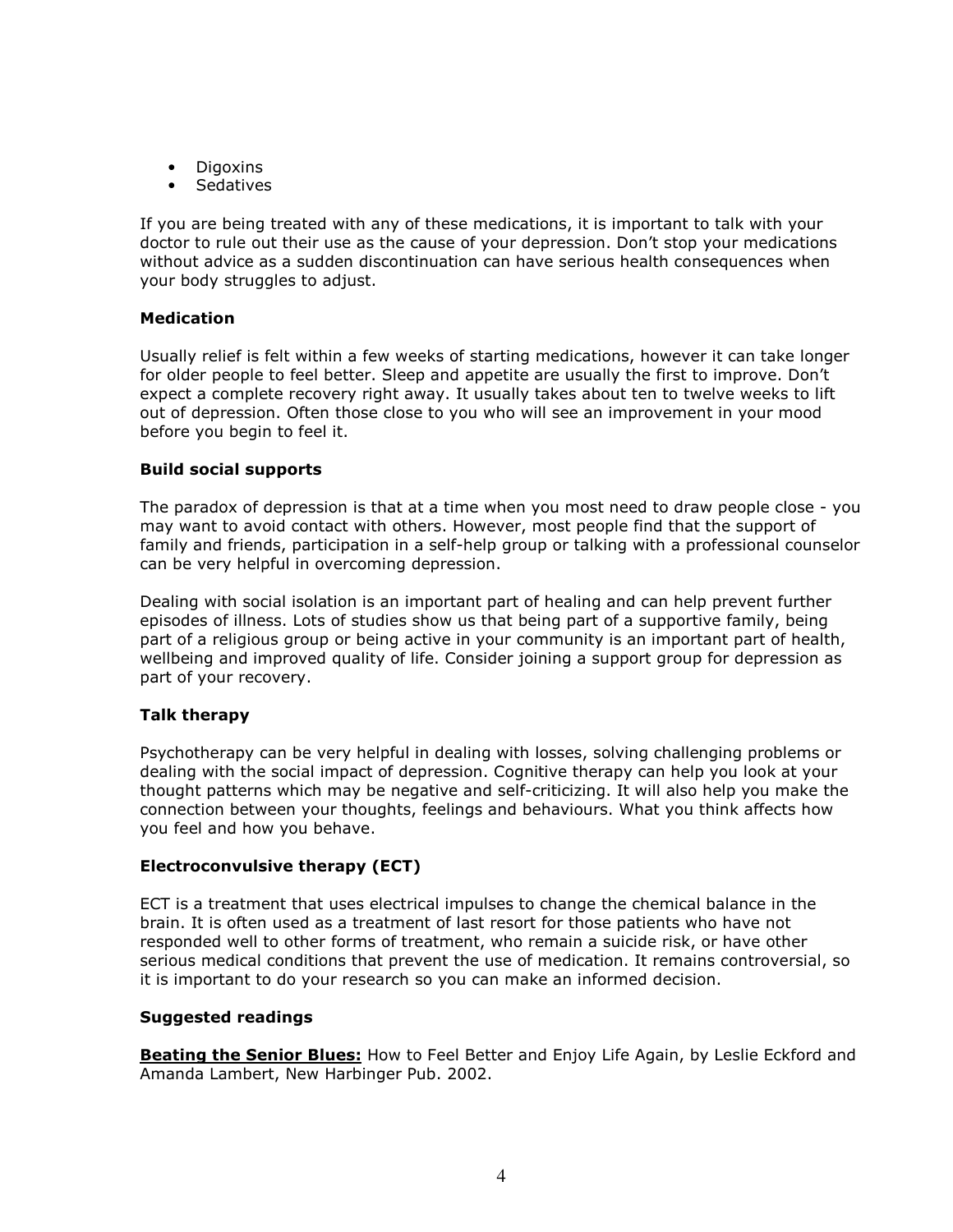There is an excellent review of depression treatments for older adults from the US Surgeon General at http://www.surgeongeneral.gov/library/mentalhealth/chapter5/sec3.html

**Health Canada** produces an interesting monthly newsletter updating readers on recent research related to the elderly. Division of Aging & Seniors

#### What factors protect seniors from depression and build resilience?

Have you ever wondered why some people just seem happy or are able to weather the inevitable storms that life throws their way with wisdom and grace?

So have researchers and they have learned a lot about what builds healthy resilience, makes for a happy engaged life and helps us cope during difficult times. Some of us are just blessed with a happy, easygoing temperament. The rest of us may have to work at it. What have we learned about how to maintain good mental health throughout the life cycle?

The self-help mantra is, "Never get too angry, too lonely, too tired or too hungry". This is really good advice for living a healthy balanced life. People who have experienced a mood disorder learn quickly how true this motto is. If your balance is off in one of these areas it is important to take active steps to gain control of your health and well-being.

#### Having strong family, friendships and community supports

Health Canada reports that more and more elderly are spending time alone - going days at a time without seeing or talking to another person. This is not good for our mental health and can lead us to become too inward in our thinking.

Changes in our social network are an inevitable part of life. Family members grow up, move away or get busy with their daily lives. Retirement takes us out of the mainstream of working life. As we age, death becomes an unfortunate companion robbing us of people we loved and cared for. Sickness can sap our strength and take away our vitality. All of these changes can cause us to lose valuable sources of support and connection.

You may feel it is too late to build new friendships - that too much effort is required to add new interests and people into your social network. But it's worth the investment. Research shows us time and time again that people with a well-developed social network have better physical and emotional health and an improved quality of life.

#### Tips for building social supports

Take the time to consider what you like. Start small - adding one new thing at a time. Be patient - it may take some research to find the activities that will suite you best. Become a risk taker - try doing something you have never done before. Buddy up with someone else in trying new things out. Lend a helping hand to others. There is nothing that builds confidence like helping others. Become a joiner.

- Check out the local community centre for special seniors clubs and social programs.
- Join a book club, choir, bridge group or gardening club.
- Let your family know you would like to spend more time together. Be specific.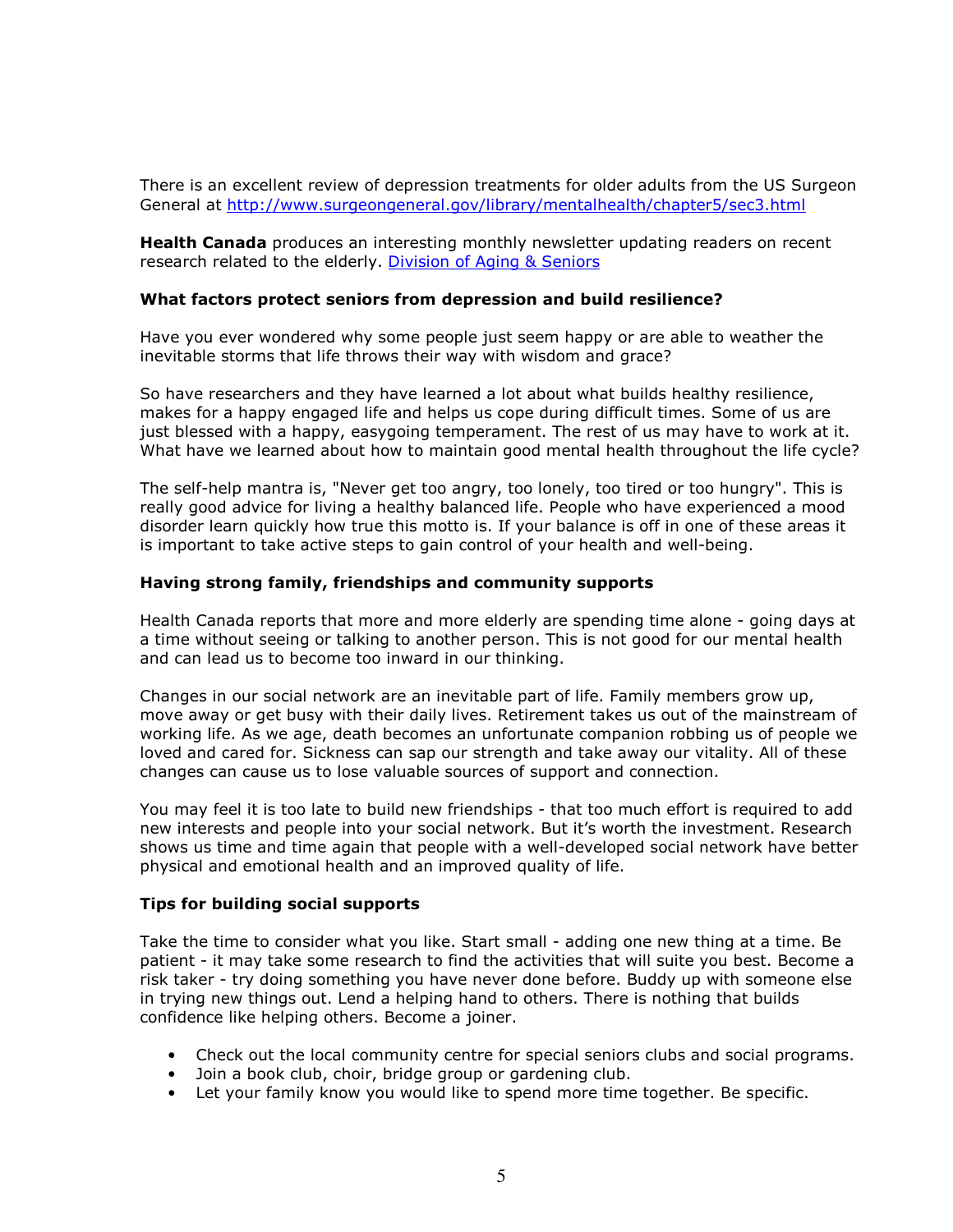- Take up a new hobby.
- Become a mentor for a young person.
- Volunteer your time.
- Get involved in a political party.

#### Volunteer

Find out about how to get involved in your community. There are volunteer bureaus across the country that can help you find just the right kind of activity to suit your interests and needs.

## Get physically active

Recent research has found that moderate exercise and weight lifting - yes lifting barbells has a remarkable ability to treat depression in the elderly. In fact, moderate exercise has been found to be as effective in treating mild depression as medication. Strengthening your muscles has also been found to reduce the risk of falling and hip fractures - the number one reason seniors end up in institutional care.

Just do it!

An exercise program should include active movement to build balance and coordination, stretching to improve flexibility by moving your joints through their full range of motion, ways to strengthening your muscles, and, finally, activities to get your heart pumping. Consider joining a senior's exercise program in your community to strengthen your social network as well as your body.

Health Canada has a useful Physical Activity Guide to Healthy, Active Living for Older Adults (telephone 1-888-334-9769; website www.paguide.com ). It's free, easy to read in large type and provides useful tips for increasing physical activity for the elderly.

## Exercise your mind

Along with aging often come subtle changes in brain functioning. It may not seem as easy to remember names. Learning new skills can seem harder. But just like your body, a healthy nimble mind requires active exercise. Think of ways you can challenge your brain. Play chess, bridge, computer games or do crossword puzzles. Consider taking an adult education course - anything that will exercise the grey matter.

## Eat well

Diet plays an important role in preventing illness and keeping us well. The absence of essential minerals and vitamins is associated with many serious health problems including depression. Many elderly people neglect this important part of their health. If you live alone, it may not seem worth the effort to cook yourself a meal. Depression can also rob people of their appetite. Use the clock to tell you when to eat if your body doesn't let you know when you are hungry. Restore balance by starting to keep track of what you are eating.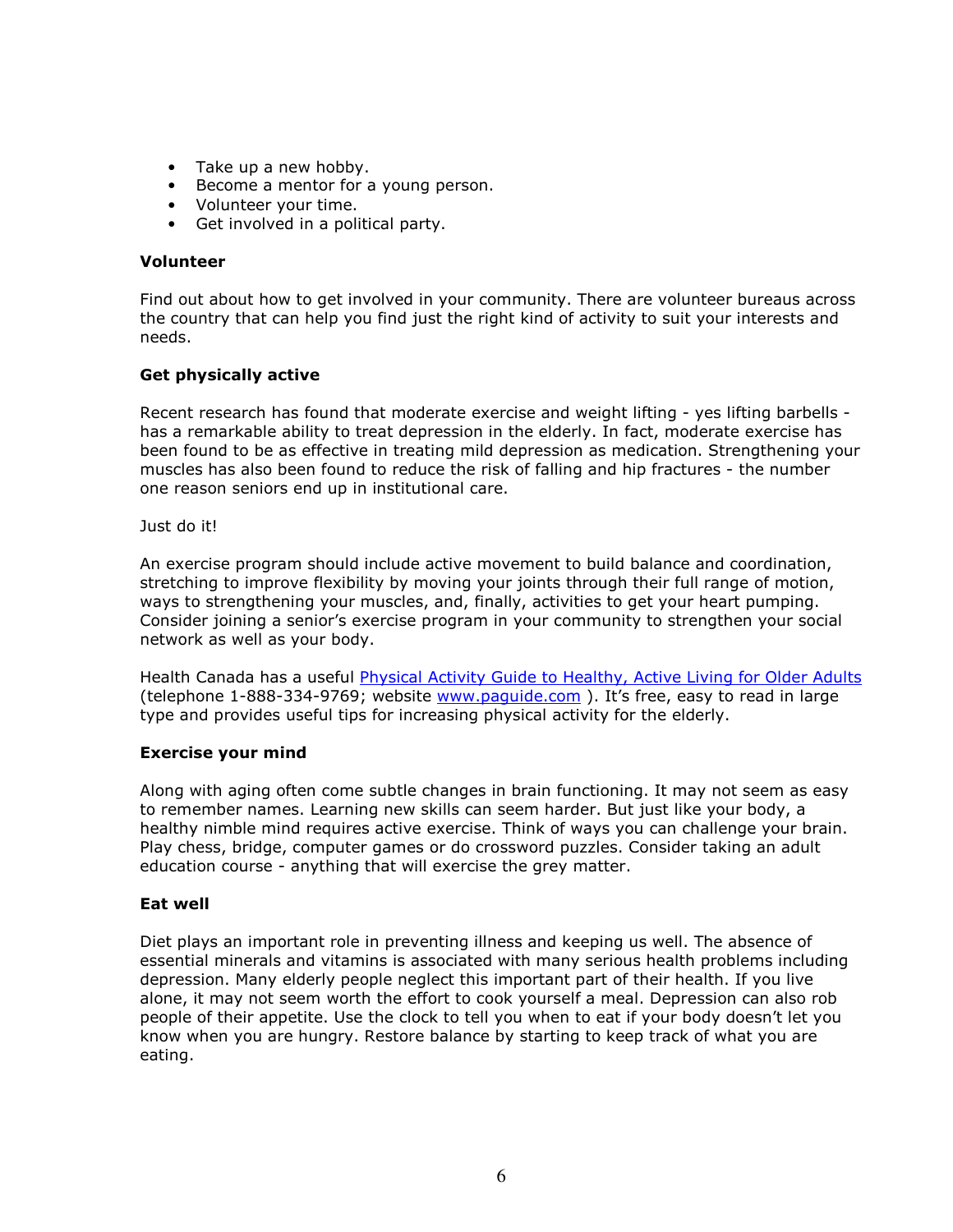## Tips for healthy eating

- Consider taking a multi-vitamin every day.
- Build variety into your diet.
- Keep healthy foods easily available.
- Choose whole grain and enriched grain products.
- Choose fresh foods over manufactured foods.
- Choose dark green and orange vegetables more often.
- Lower the fat level in your milk and choose leaner cuts of meat. Consider poultry, fish, dried beans and lentils as an alternative to red meat.
- Drink plenty of water.
- Take care in your use of alcohol.
- Strive for a healthy body weight.
- Use Canada's Food Guide as your reference to healthy eating.

For Information on Canada's Food Guide visit: http://www.hc-sc.gc.ca/fn-an/food-guidealiment/index-eng.php



## Express your feelings

Recent research suggests that the ability to express your feelings clearly and directly has a positive and beneficial effect on mental health, life satisfaction and personal well-being. Talking about concerns helps you organize your thinking and clarify your thoughts. Keeping a personal diary is helpful even if you never share these thoughts with others. It can also help you gain insight into your moods by tracking what is going on in your life and how you are feeling. In this way you can take steps to address problems before they become overwhelming. Consider participating in our discussion forum and chat line as a way of linking to others available at www.mooddisorderscanada.ca.

## Feed your soul

Having a strongly held belief system has been found to be one of the protective factors for good mental health. If you are not currently involved with a religious group, consider finding a place of worship in your community that makes you feel welcome. If you don't have strong religious beliefs or a group to which you hold affiliation, try learning more about different religious groups. Perhaps by exploring other beliefs you will find a spiritual home. But spirituality is not confined solely to religion. Many people find great conform in art, nature, theatre, and other pursuits.

## Music soothes the savage breast - singing ignites the soul

There is nothing more stirring than listening to music – except perhaps playing it or singing along. In fact, music can help to sooth anxious nerves and lift your spirit. Consider joining a choir or sing along to your favourite tunes. Just make sure you add a large dose of music to your day.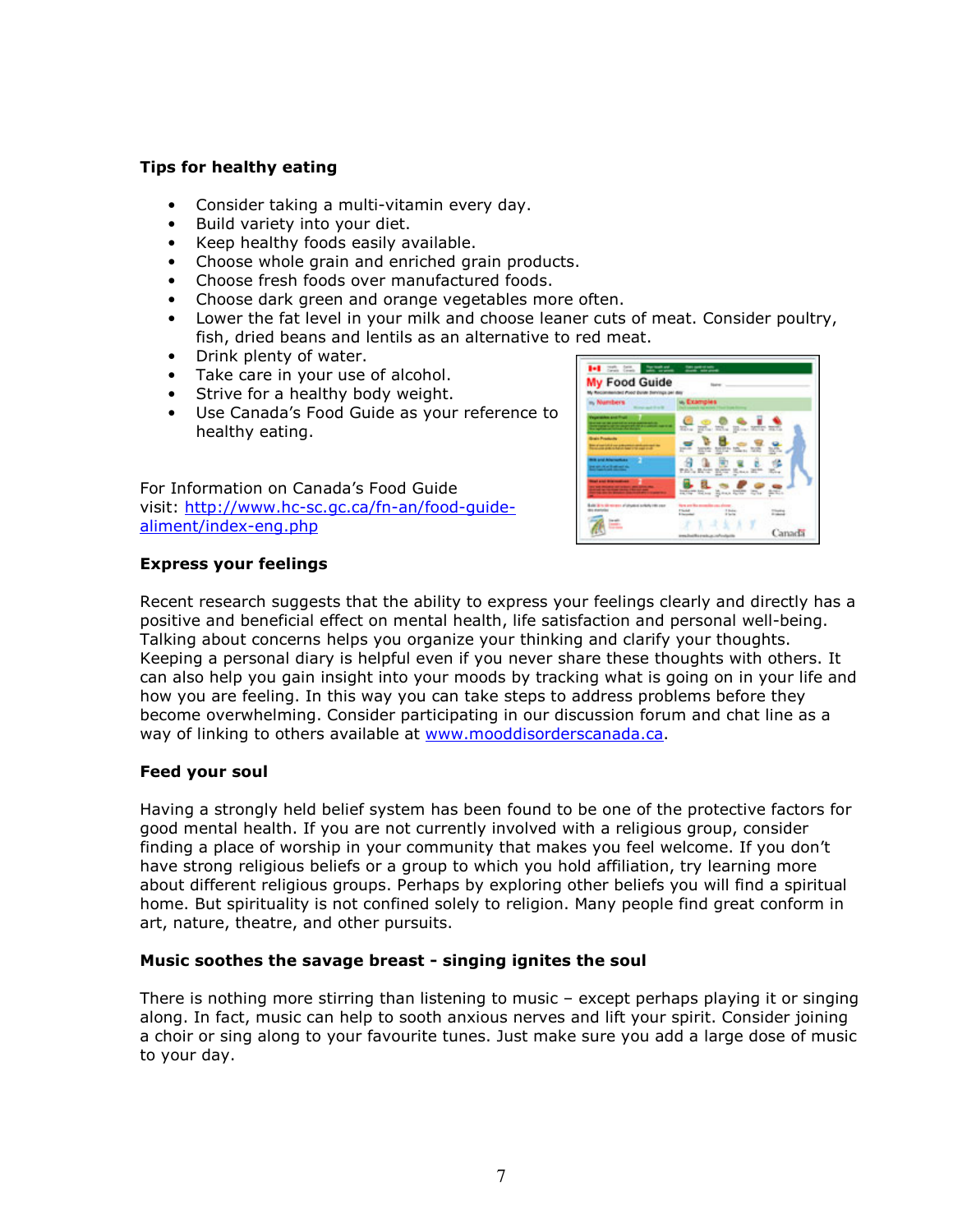## Turn loneliness into solitude

Too much time alone can leave us feeling distant, isolated and lonely. This can worsen feelings of depression. We all have our own comfort level about how much time we like to be with others. Pay attention to how you are spending your time. If you are spending too much time alone, take steps to add balance. That said, finding comfort in one's own company is also an important part of a happy healthy life.

## Care for a pet

Looking after a pet is a big responsibility and a lot of work. But boy, is it worth it. Scientists have looked closely at the effect that pets have on our health. They have found that seniors who live with and care for pets have better physical health and mental well-being than those who don't. They are also better able to cope with stress and are more physically and socially active. Pets have even been found to lower blood pressure. Having a pet has also been found to reduce the risk of suicide in people when they are depressed. Their unconditional love and affection provides valuable company, keeps you active and helps to draw others to you.

## Keep a positive attitude

Being thankful is a cornerstone of emotional well-being. In fact, some research suggests that maintaining a positive outlook on life can boost your immune system and protect you from illness. Sickness and loss has a nasty way of dominating the thinking of people as they age. While your aches and pains and past surgeries are of pressing concern and interest to you - they may not make good conversation for others. Try to avoid dwelling too much on the negatives of life. Instead take time to count your blessings. Seek out positive people. Broaden your network to include people of different ages and backgrounds. Get out of the rut of daily life by trying new things. Become a great conversationalist by sharing stories. Keep up on current affairs and popular shows. Share with others what you like and what you value. Make sure to take an interest in their views too. Listen actively to what they say and ask questions. Everyone has a fascinating story to tell if you just take the time to ask. Focusing on positive communication helps to bring people close and helps you keep your thinking open to new ideas.

## Practice mindfulness meditation

People who practice daily meditation have significantly lower rates of depression and higher levels of life satisfaction. Meditation helps you learn how to discipline your mind to focus on the moment, so that you don't dwell on the past and worry less about the future. Yoga and Ti Chi have also been found to have huge mental health and physical benefits.

## Suggested readings:

- Care of the Soul by Thomas Moore
- Wherever You Go There You Are: Mindfulness Meditation in Everyday Life by Jon Kabat-Zinn
- Full Catastrophe Living: Using the Wisdom of Your Body and Mind to Face Stress, Pain, and Illness by Jon Kabat-Zinn